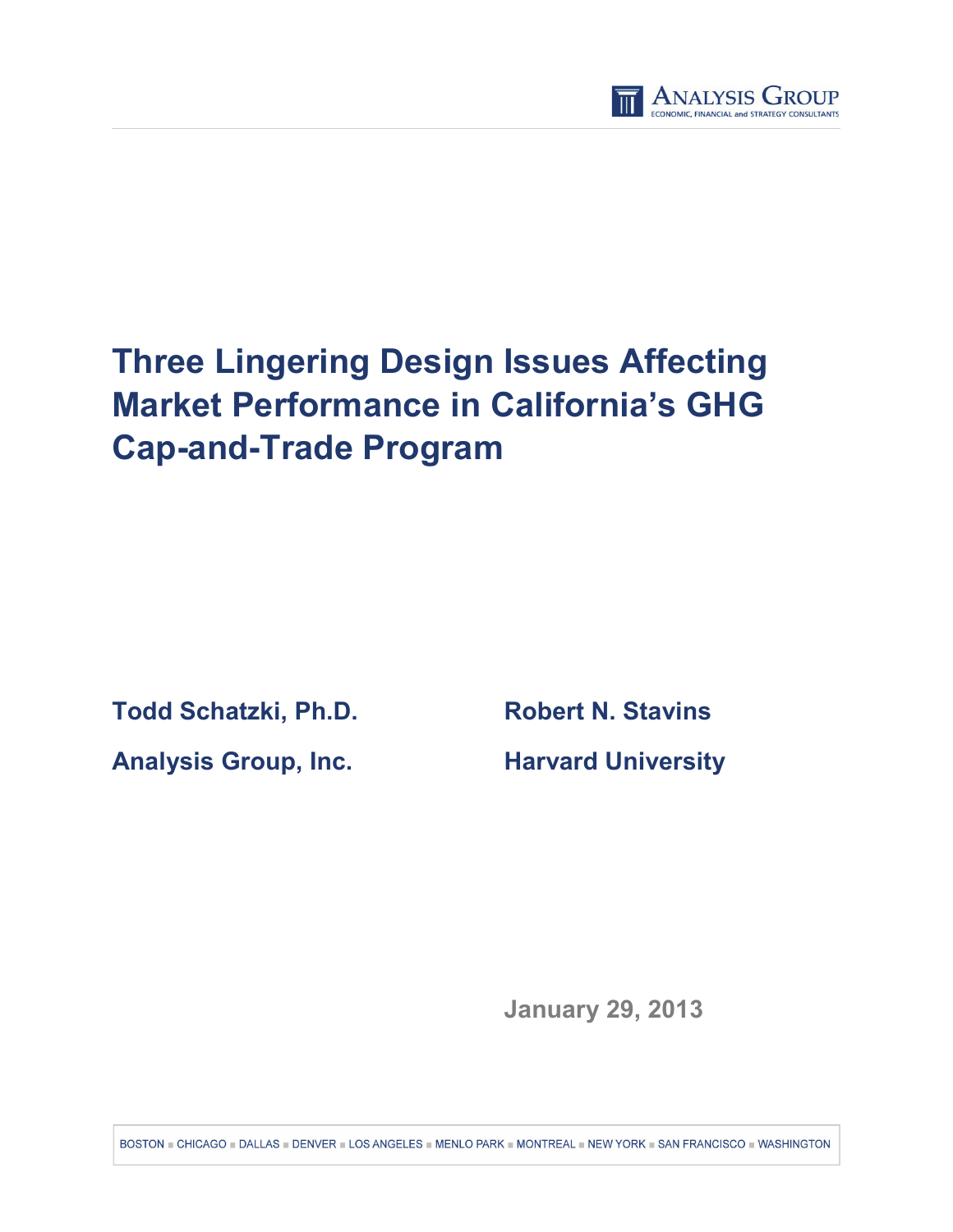## **Three Lingering Design Issues Affecting Market Performance in California's GHG Cap-and-Trade Program Executive Summary**

#### **Todd Schatzki and Robert N. Stavins[1](#page-1-0)**

#### January 2013

California's GHG cap-and-trade program is a key element of policies designed to achieve the goal of the Global Warming Solutions Act of 2006 (AB 32) to reduce GHG emissions to 1990 levels by the year 2020. Throughout the process of implementing its GHG cap-and-trade program, ARB has shown an admirable willingness to continue discussions to refine and improve the program's design. Although the program has now entered its first compliance period and has already undertaken its first allowance auction, there is still opportunity for further refinement of a program that will be in effect through 2020. In this spirit, we recommend that ARB consider modifications to three program elements – the Allowance Reserve, offset programs, and holding limits – that would improve program performance without compromising environmental performance.

The cap-and-trade program has important consequences both within and outside California. Within California, design of an effective cap-and-trade program will help to lower the economic cost of meeting AB 32's ambitious emission targets. However, in terms of addressing the climate change problem, California's greatest impact may come not from the actual emission reductions achieved by the state, but by the leadership it provides on climate policy. As other countries and states watch California's policy outcomes, they will draw important lessons about which policies can help achieve policy objectives with limited economic disruption, and whether such commitments should be pursued. By developing policies that achieve environmental goals while minimizing economic risks, California can provide a positive example for other jurisdictions considering similar climate commitments. The following changes to the Allowance Reserve, offset program and holding limits each reduce the risks of adverse economic outcomes that could provide the wrong message to these other regions.

1. ARB has added the Allowance Reserve to mitigate against the risk that significant demand for allowances would drive up prices to unacceptable levels. While helping to mitigate this economic risk, the Reserve's design would be further enhanced by developing a mechanism

<span id="page-1-0"></span><sup>&</sup>lt;sup>1</sup> Dr. Schatzki is a Vice President at Analysis Group. Stavins is Albert Pratt Professor of Business and Government, John F. Kennedy School of Government, Harvard University; University Fellow, Resources for the Future; and Research Associate, National Bureau of Economic Research. He is an elected Fellow of the Association of Environmental and Resource Economists, was Chairman of the U.S. Environmental Protection Agency's Environmental Economics Advisory Committee, and served as Lead Author of the Second and Third Assessment Reports and Coordinating Leading Author of the Fifth Assessment Report of the Intergovernmental Panel on Climate Change. Institutions listed are for purposes of identification only, implying no endorsement of this work. Support was provided by the Chevron Corporation, but the opinions expressed are exclusively those of the authors. Valuable research assistance was provided by Michael Kincaid. To request further information or provide comments, Dr. Schatzki can be reached at: [tschatzki@analysisgroup.com.](mailto:tschatzki@analysisgroup.com)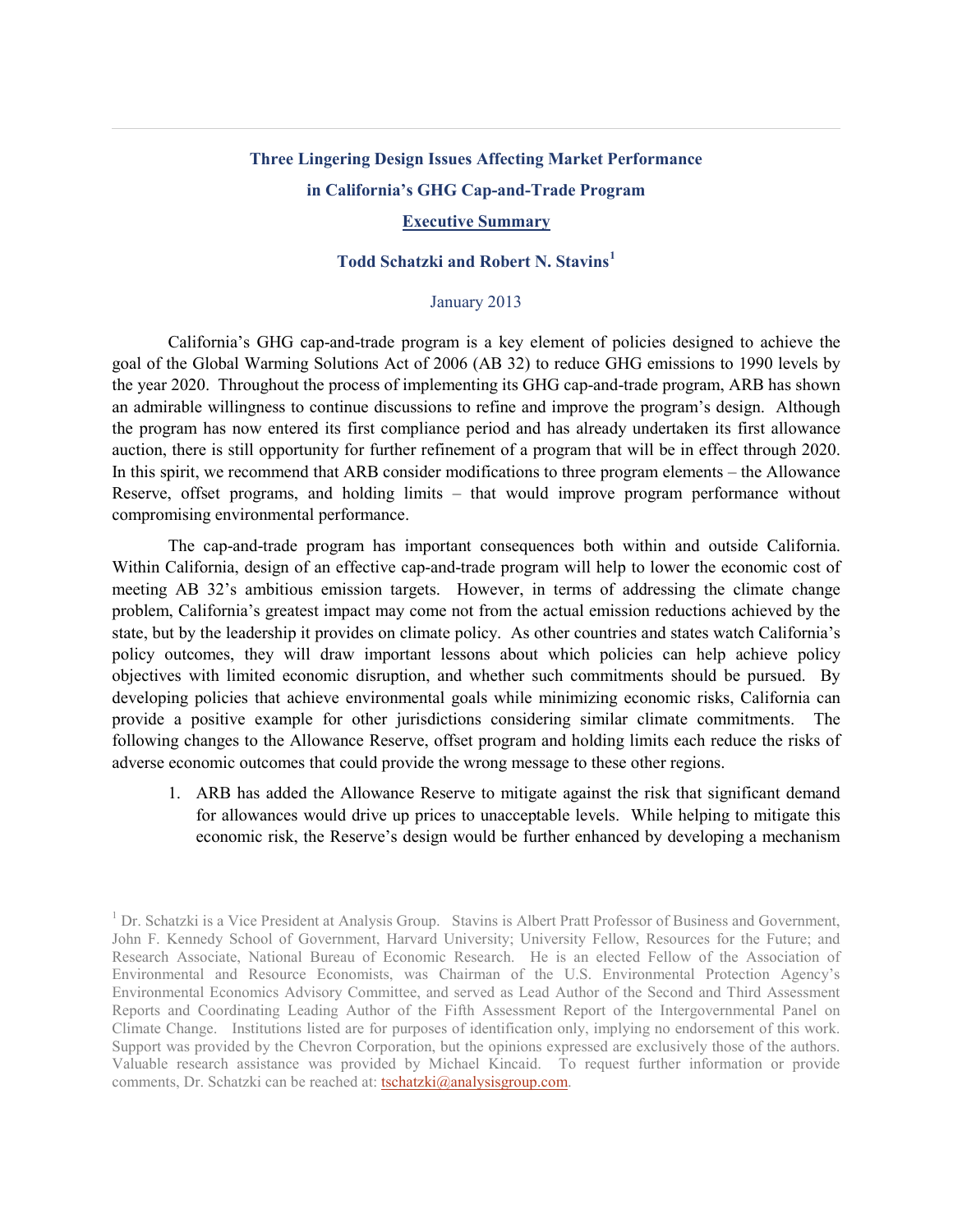that prevents Reserve exhaustion through replenishment as the Reserve is drawn down. This enhancement would avoid the risk that allowance prices could rise to unacceptably high levels under unforeseen market conditions. Several options for replenishment, including offsets purchases and borrowing from post-2020 commitments, could ensure that mitigation of economic risks can be achieved without compromising environmental effectiveness.

2. In creating the Allowance Reserve, ARB has increased reliance on offset markets to help mitigate the costs of achieving AB 32 emission targets. However, markets for offset credits eligible for compliance with the cap-and-trade program have been slow to develop, creating the risk that an adequate offset supply will not be available to help contain costs should high allowance prices emerge. Greater urgency by ARB in implementing these systems, particularly in approving protocols for new types of projects, is necessary if the flexibility codified in the rules is to be realized in practice.

ARB should also reevaluate current rules that make buyers liable for offsets that are later determined to be invalid ("buyer liability".) These liability rules, which market participants indicate have slowed the development of offset markets, could be met through a "seller-first buyer-second" liability approach. This approach holds sellers accountable for invalid offset. However, if sellers do not deliver offsets that represent legitimate and verifiable emission reductions, then buyers would be liable. This alternative approach has the same environmental effectiveness as the current buyer-liability approach, because buyers remain liable for offset invalidity should sellers be unable to fulfill their obligation. But, this approach has advantages. Primary responsibility for offset validity rests on sellers, who are in the best position to manage the risks of invalid offsets by providing reliable project information, providing sound ongoing management of offset projects, and selecting quality offset verifiers. In addition, by reducing the "due diligence" that buyers must perform for every offset transaction, transaction costs are reduced, which would support uniformity of offset prices, improve market liquidity and increase buyer confidence in offset markets.

3. Under current rules, participants in cap-and-trade markets are subject to limits on the quantity of allowances they can hold at one time (holding limits) and limits on the quantity of allowances they can purchase in individual auctions. These limits are intended to mitigate the risks of market manipulation. However, these limits are imposed uniformly across all market participants irrespective of the difference in the costs they impose on different types of market participants. These limits could constrain the ability of firms subject to cap-and-trade to hedge the financial risks of compliance by banking allowances for use in future periods. Other markets with similar holding limits (e.g., derivative markets regulated by the Commodity Futures Exchange Commission) provide exemptions for legitimate business activities. ARB should modify these holding limits to account for legitimate hedging and banking activities through exemptions or increases in holding limits that reflect the size of market participant's compliance obligations.

While the low prices in the initial allowance auction would suggest that the underlying economic risks that these modifications seek to mitigate are a lower priority, these risks could quickly emerge under positive changes in California's economy or unexpected changes in energy markets. These proposals aim to establish systems to mitigate these risks in advance of these possible events, which can ensure program integrity, and achievement of GHG reduction goals, should unanticipated events arise.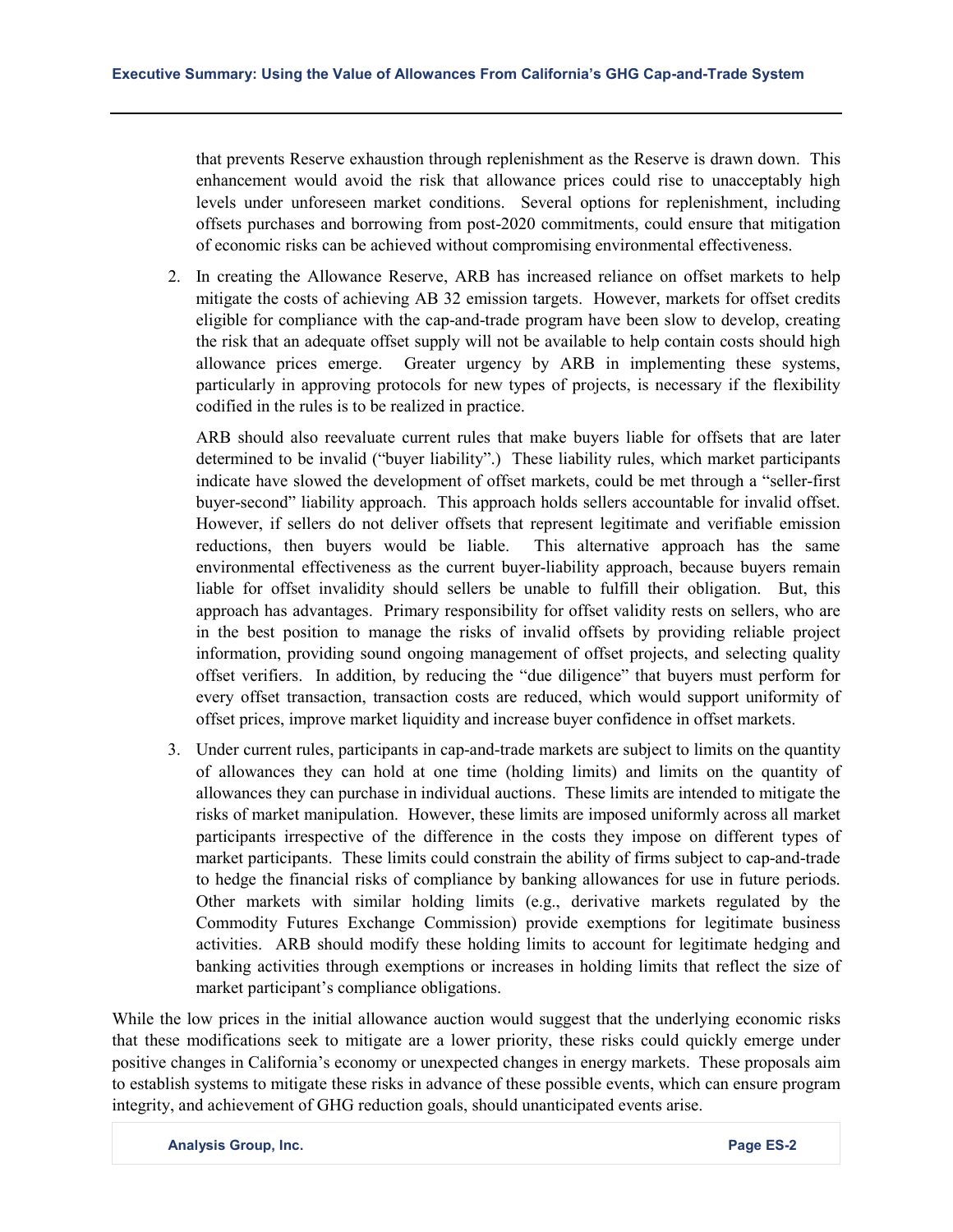## **Three Lingering Design Issues Affecting Market Performance in California's GHG Cap-and-Trade Program**

### **Todd Schatzki and Robert N. Stavins[2](#page-3-0)**

#### January 2013

California's GHG cap-and-trade program is a key element of policies designed to achieve the goal of the Global Warming Solutions Act of 2006 (AB 32) to reduce GHG emissions to 1990 levels by the year 2020. With the program having gone into effect on January 1, 2013 and the first allowance auction having been successfully implemented, it is a good opportunity to consider the status of the program's design and implementation to assess whether further modifications might improve program performance.

The cap-and-trade program has important consequences both within and outside California. Within California, design of an effective cap-and-trade program will help to lower the economic cost of meeting AB 32's ambitious emission targets. However, in terms of addressing the climate change problem, California's greatest impact may arise more from the leadership it provides on climate policy that may encourage other states and regions to adopt similar climate commitments, than on actual emission reductions achieved within the state. As these other jurisdictions watch California's policy outcomes, they will draw important lessons about which policies can help achieve policy objectives with limited economic disruption, and whether such commitments should be pursued. Consequently, design of an effective, efficient and smoothly operating cap-and-trade program is essential to achieving this broader impact.

Policy failures could have broad adverse consequences. Prior experiences with energy markets and environmental programs in California demonstrate this risk. California's electric market crisis of 2000 arose, in part, due to design flaws in California's electricity markets and the South Coast's Regional Clean Air Incentives Market (RECLAIM) for  $NO<sub>X</sub>$  and  $SO<sub>X</sub>$  emissions. As a consequence of the crisis, electric industry restructuring was effectively halted in the other 49 states and RECLAIM was terminated. While the relatively low prices in the initial allowance auction and secondary markets suggest that these

<span id="page-3-0"></span><sup>&</sup>lt;sup>2</sup> Dr. Schatzki is a Vice President at Analysis Group. Stavins is Albert Pratt Professor of Business and Government, John F. Kennedy School of Government, Harvard University; University Fellow, Resources for the Future; and Research Associate, National Bureau of Economic Research. He is an elected Fellow of the Association of Environmental and Resource Economists, was Chairman of the U.S. Environmental Protection Agency's Environmental Economics Advisory Committee, and served as Lead Author of the Second and Third Assessment Reports and Coordinating Leading Author of the Fifth Assessment Report of the Intergovernmental Panel on Climate Change. Institutions listed are for purposes of identification only, implying no endorsement of this work. Support was provided by the Chevron Corporation, but the opinions expressed are exclusively those of the authors. Valuable research assistance was provided by Michael Kincaid. To request further information or provide comments, Dr. Schatzki can be reached at: [tschatzki@analysisgroup.com.](mailto:tschatzki@analysisgroup.com)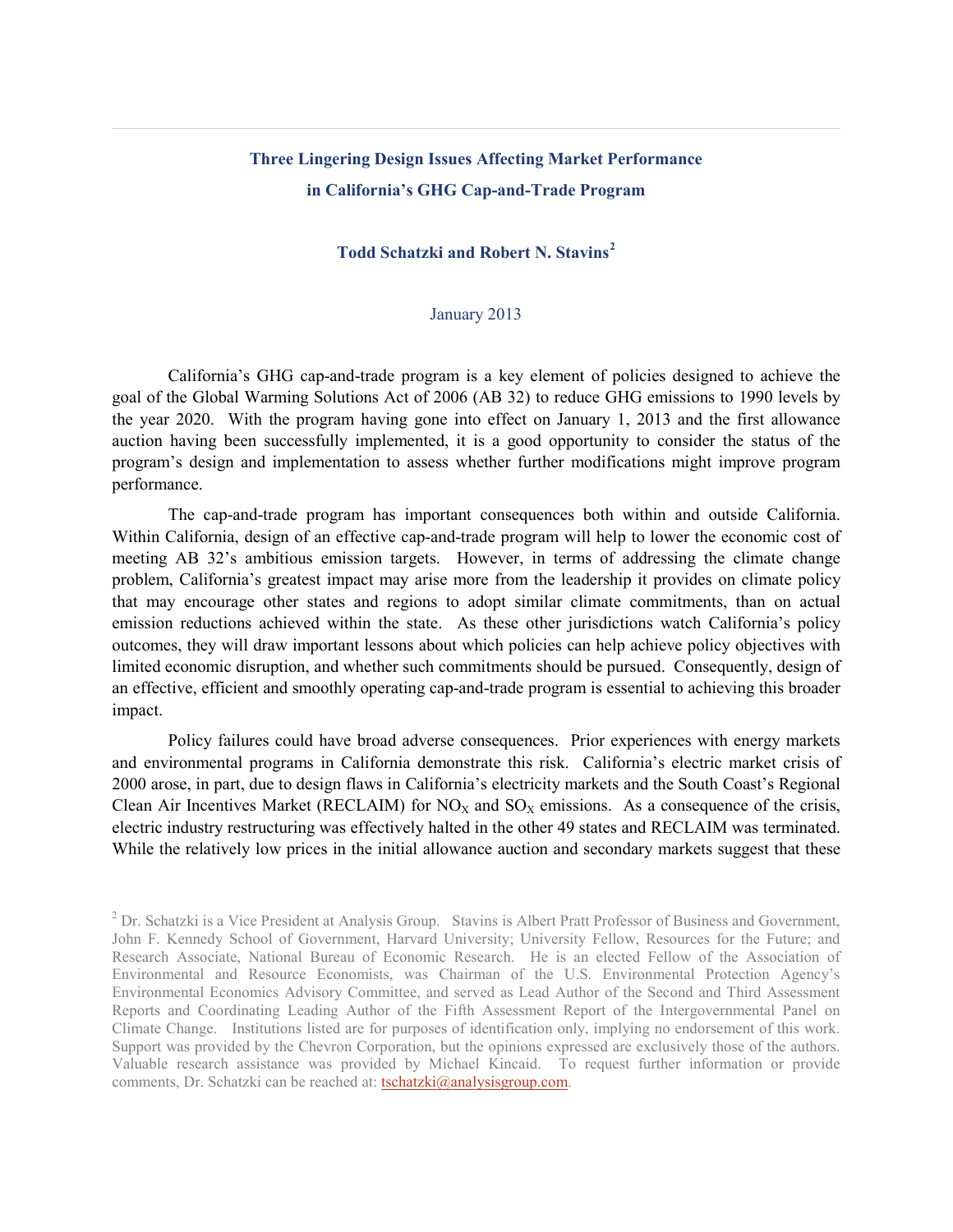risks are relatively low, market outcomes could change unexpectedly, particularly if there are positive changes in California's economy or unanticipated changes in energy markets. Because the success of California's efforts depend on widespread adoption of similar policy commitments outside of California, and given the current headwinds for efforts to adopt broad and meaningful commitments to reduce GHG emissions, the implications of any negative policy outcomes are potentially great.

Within this context, we consider three issues that warrant further attention, particularly given the potential for the modifications to mitigate risks of adverse policy outcomes: (1) the allowance reserve; (2) offset provisions; and (3) holding and auction purchase limits. These represent three, but not all of the design issues ARB is still considering that will affect market performance. In particular, ARB is also considering how best and whether to link California's cap-and-trade program with other cap-and-trade programs, including programs with similar designs, such those developed by other members of the Western Climate Initiative, and programs with less-similar designs, such as the European Union Emission Trading System. While important, we do not address issues related to such linkage here. We also do not address issues related to initial allocation of allowances, which we address in another paper.<sup>[3](#page-4-0)</sup>

#### **1. Allowance Reserve**

The Allowance Reserve was added to the cap-and-trade design to mitigate economic risks arising if the demand for allowances becomes particularly high, leading to unacceptably high allowance prices. The Reserve was created as part of what we refer to as the "Reserve Policy". At the outset of the program, allowances will be removed from the cap-and-trade budget and placed into the Allowance Reserve. Allowances can be purchased from the Reserve at any time at pre-determined, fixed prices.<sup>[4](#page-4-1)</sup> By removing allowances from the cap-and-trade budget, the Reserve increases the stringency of the cap-andtrade program, which *increases* allowance prices. To compensate for this increased stringency, the limit on the fraction of offsets that can be used to comply with the program was raised from 4% to 8%, which lowers allowance prices.

In terms of environmental effectiveness, the Reserve Policy will likely reduce emissions. By shifting allowances from compliance budgets to the Reserve, any unused allowances in the Reserve at the end of the program in 2020 reflect emission reductions. Consequently, as long as allowances remain unused in the Reserve, emissions are reduced. Quantitative analysis of the Reserve Policy suggests that it reduces expected emissions by nearly 4%, although this estimate varies with assumptions that affect the likelihood that the Reserve is used in the future.<sup>[5](#page-4-2)</sup>

<span id="page-4-0"></span><sup>&</sup>lt;sup>3</sup> Schatzki, Todd and Robert N. Stavins, "Using the Value of Allowances from California's GHG Cap-and-Trade Program," working paper, August 2012.

<span id="page-4-1"></span><sup>&</sup>lt;sup>4</sup> The Reserve has three equally sized tiers. Prices for each tier start at \$40, \$45 and \$50 per allowance (MTCO<sub>2</sub>e) in 2013 and rise annually at a rate of 5% plus an inflation index.

<span id="page-4-2"></span><sup>&</sup>lt;sup>5</sup> Estimates reflect expected emissions given uncertainty in baseline emissions that affect the level of abatement and the need to draw allowances from the Reserve. Emissions reflect the combination of emissions from sources covered by cap-and-trade plus changes in emissions from uncapped sources via offsets. Schatzki, Todd, "Can Policies for Cost Containment Raise Costs? An Empirical Analysis of California's GHG Cap-and-Trade Allowance Reserve," working paper, August 2012.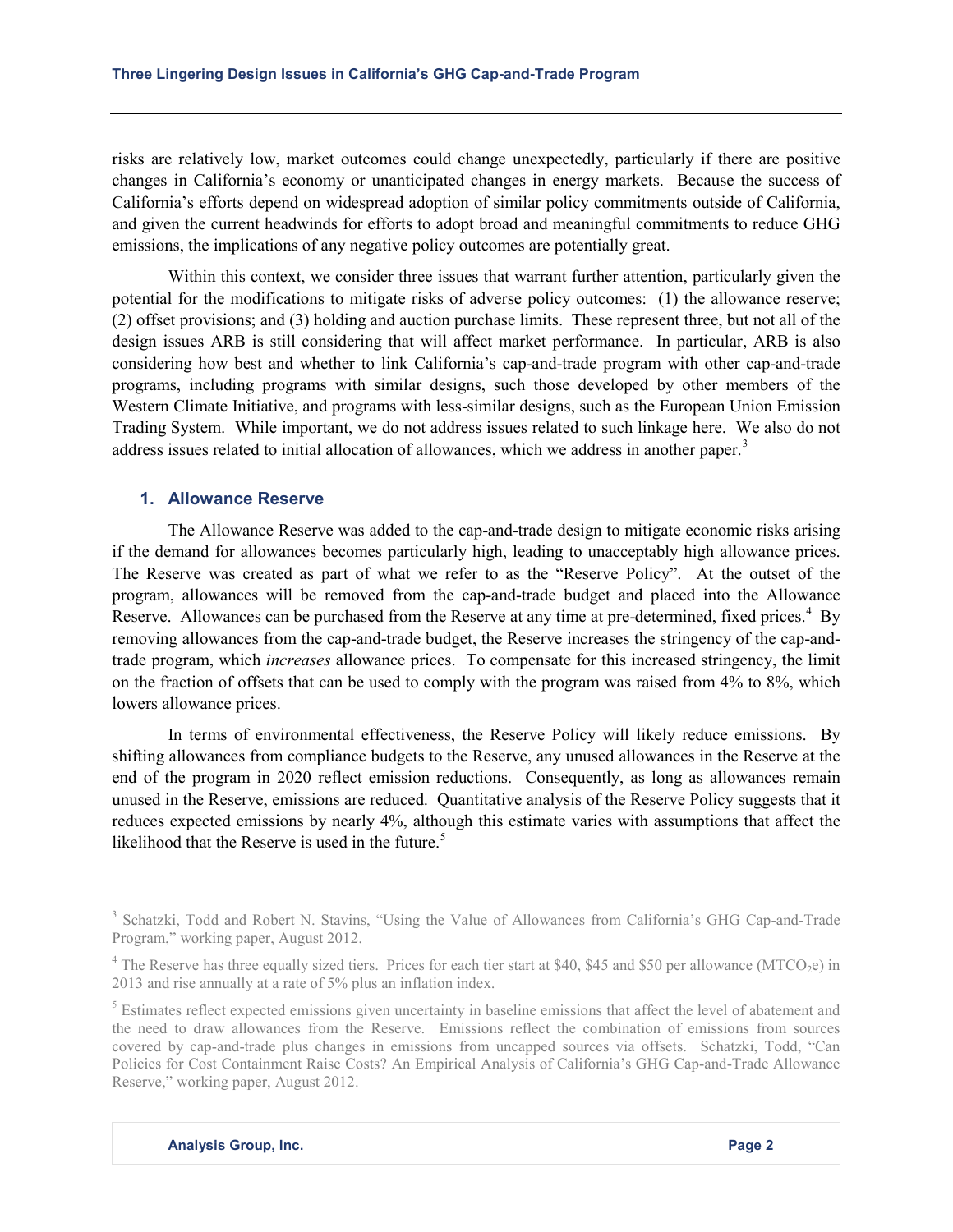The Reserve Policy's economic consequences are somewhat more complex because it has an asymmetric impact on allowance prices depending on market conditions. When costs are low, the Reserve will likely increase market prices, whereas, when costs are high, the Reserve will likely decrease market prices. Consider the "low cost" case when the Reserve is not used (that is, allowance prices are below the reserve trigger price.) Creating the Reserve increases the cap's stringency which increases allowance prices. While relaxing the limit on offset use can mitigate this increase in price, unless there are sufficient allowances at low prices to fully offset the increase in cap stringency, allowance prices will increase. In practice, given details of how the Reserve Policy was codified in the regulation, this will never occur.<sup>[6](#page-5-0)</sup>

By contrast, consider the "high cost" case when allowance prices exceed Reserve price triggers and the Reserve is fully exhausted. In this case, the total supply of allowances is the same with or without the Reserve. However, with the Reserve, a larger quantity of offsets can be used because the offset use limit is increased to 8%. Consequently, in-state emissions increase, which lowers allowance prices. Thus, the Reserve mitigates allowance prices under "high cost" market conditions. Appendix 1 describes these two cases through a more detailed graphical illustration.

This asymmetric price impact has several implications for economic outcomes. First, price mitigation achieved when costs are high has several policy benefits. As allowance prices increase, additional emission reductions are unlikely to result in positive net benefits, given that the benefits of reducing GHG emissions are relatively constant. Thus, by increasing the supply of allowances (from offsets) when costs are high, the Reserve can avoid undertaking costly in-state emission reductions. In addition, the economic disruption from cap-and-trade may rise disproportionately as allowance costs increase; consequently, the Reserve can help avoid these disproportionate impacts. The Reserve may also lower allowance price volatility, particularly when paired with a price floor, as in the AB 32 cap-andtrade program.

While reducing the risk of high allowance prices, the net impact of the Reserve Policy on prices "on average" is ambiguous. That is, the impact of the Reserve on "expected" prices, given uncertainty about future costs, could be either positive or negative. Quantitative analysis of California's cap-andtrade program has found that expected allowance prices – assuming full effectiveness of the AB 32 complementary policies – could actually increase under reasonable assumptions about future costs and emissions.<sup>[7](#page-5-1)</sup> However, under market scenarios that require greater abatement from the cap-and-trade program (such as partial effectiveness of complementary programs, greater economic activity, and higher abatement costs), the Reserve Policy can reduce expected prices and, more importantly, limit price increases when required abatement is particularly high.

<span id="page-5-0"></span><sup>6</sup> Relaxing the offset use limit will not fully offset increased cap stringency for two reasons. First, the increase in cap stringency (123.5 MMTCO2e) exceeds the relaxation in offset use (107 MMTCO2e). Second, offsets are costly to produce. Consequently, offset supply at low allowance prices may be insufficient for take full advantage of the 8% offset use limit.

<span id="page-5-1"></span><sup>7</sup> For example, assuming full effectiveness of complementary programs and assumptions about uncertainty in the needed levels of abatement (given uncertainty about baseline emissions), expected allowance prices increase with the Reserve Policy. Schatzki, Todd, "Can Cost Containment Raise Costs?", working paper, July 2012.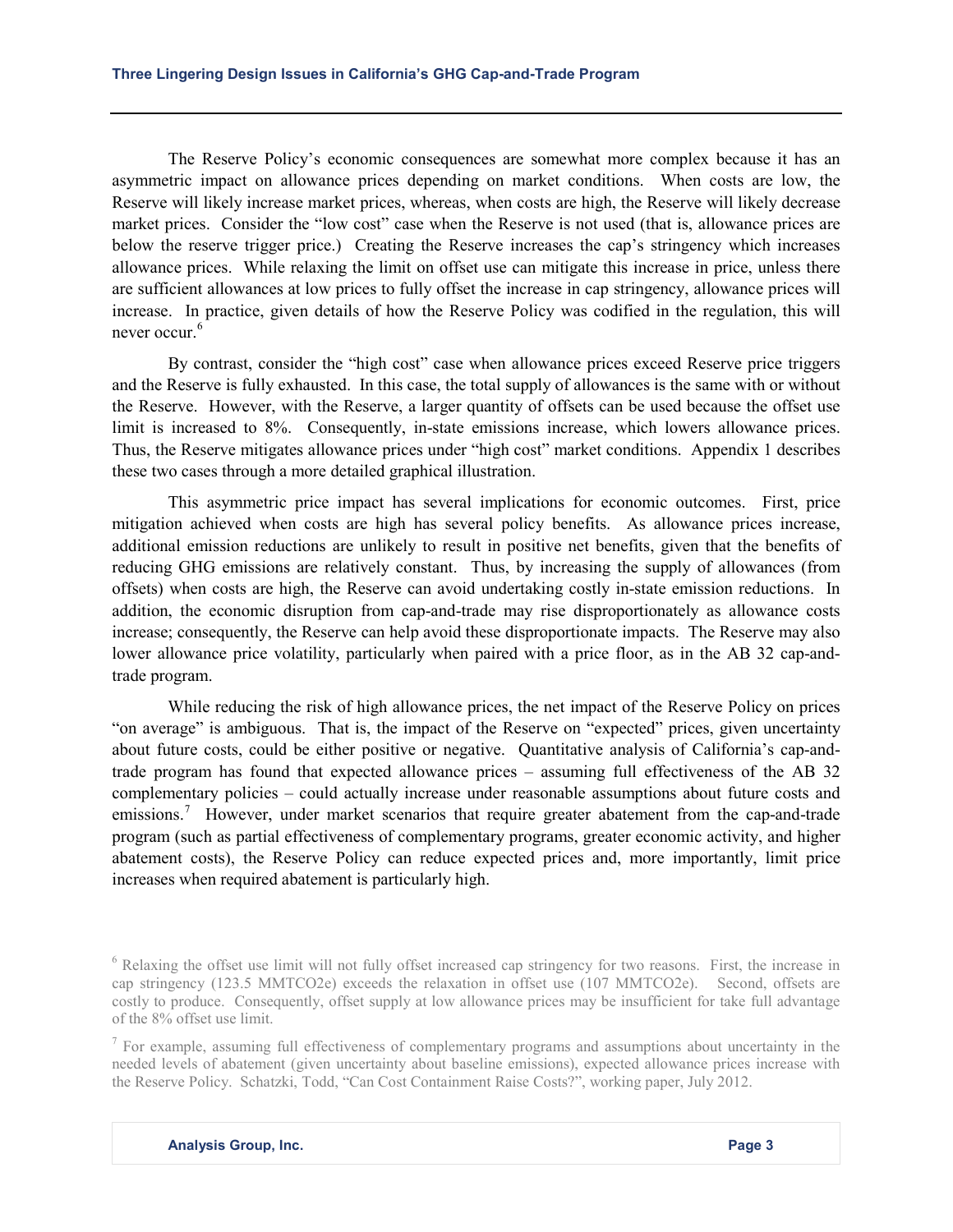While the Reserve Policy provides both environmental and economic benefits, modifications could improve economic outcomes, without compromising environmental performance. One limitation of the current Reserve design is that it does not limit allowance prices if the Reserve is exhausted. There are good policy and economic reasons to avoid the precipitous price increases that could occur if the reserve were exhausted. Economically, the net benefits of emission reductions diminish and become negative as the costs of emission reductions rise. By relaxing emission targets when further reductions would result in net costs, an allowance reserve (and a price cap) can avoid such costly emission reductions and increase the efficiency of a cap-and-trade program.<sup>[8](#page-6-0)</sup> Avoiding such outcomes through market design – rather than ad hoc policy reactions during a crisis – is likely to lead to better policy outcomes, given political pressures that may arise in such circumstances.

ARB can address the risk of reserve exhaustion by establishing mechanisms to replenish the allowance reserve as it is drawn down. There are several potential sources of allowances for replenishing the Reserve. One approach is to use revenue from the sale of Reserve allowances to purchase emission offsets.<sup>[9](#page-6-1)</sup> Another alternative is to borrow allowances from post-2020 commitments periods; these allowances might be replaced with offsets purchased after  $2020$ .<sup>[10](#page-6-2)</sup> Both of these alternatives provide the market with access to additional allowances while maintaining the environmental integrity of the cap-andtrade program.

Analysis of California's cap-and-trade program suggests that replenishment can significantly lower costs, while preventing emissions from rising above cap-and-trade targets. For example, a policy that reduces the size of the Allowances Reserve to one-third of its current size and replenishes the Reserve through offsets reduces expected allowance prices by  $20\%$  (\$44.9 to \$36 per MTCO<sub>2</sub>e) and reduces expected total costs by  $34\%$  (\$3.7 billion to \$2.4 billion.)<sup>[11](#page-6-3)</sup>

Another alternative is a price cap, referred to by ARB as a "hard cap." In effect, a price cap is synonymous with a Reserve that is replenished with additional allowances. ARB has rejected such "hard" caps in the past, in lieu of "soft" caps such as the Allowance Reserve with no replenishment. However, at some price, political forces will take over and force price discipline on markets, as seen by the experience with RECLAIM and California's restructured electricity markets. A "hard" cap acknowledges this political reality, while also providing a sensible policy that avoids costs that far outweigh policy benefits.

<span id="page-6-0"></span><sup>8</sup> Murray, B.C, R.G. Newell, and W.A. Pizer, 2009, "Balancing Cost and Emissions Certainty: An Allowance Reserve for Cap-and-Trade," *Review of Environmental Economics and Policy* 3(1): 84-103; William A. Pizer. "Combining Price and Quantity Controls to Mitigate Global Climate Change." *Journal of Public Economics* 85.3 (2002): 409-434.

<span id="page-6-1"></span><sup>&</sup>lt;sup>9</sup> ARB apparently has concerns about any mechanism in which the Reserve purchases offsets, since this would make ARB both an issuer and purchaser of offsets. ARB's concern about the independence of these functions is understandable, but ARB ought to consider alternative institutional designs (for example, purchase of offsets from an Offset Project Registry) that would foster appropriate independence between these functions.

<span id="page-6-2"></span><sup>&</sup>lt;sup>10</sup> Assuming ARB would carry forward allowances in the Reserve to post-2020 commitment periods, this approach borrows from post-2020 compliance periods in a manner analogous to the way ARB proposes to stock the Reserve initially.

<span id="page-6-3"></span><sup>&</sup>lt;sup>11</sup> Schatzki, Todd, "Can Cost Containment Raise Costs?", working paper, July 2012.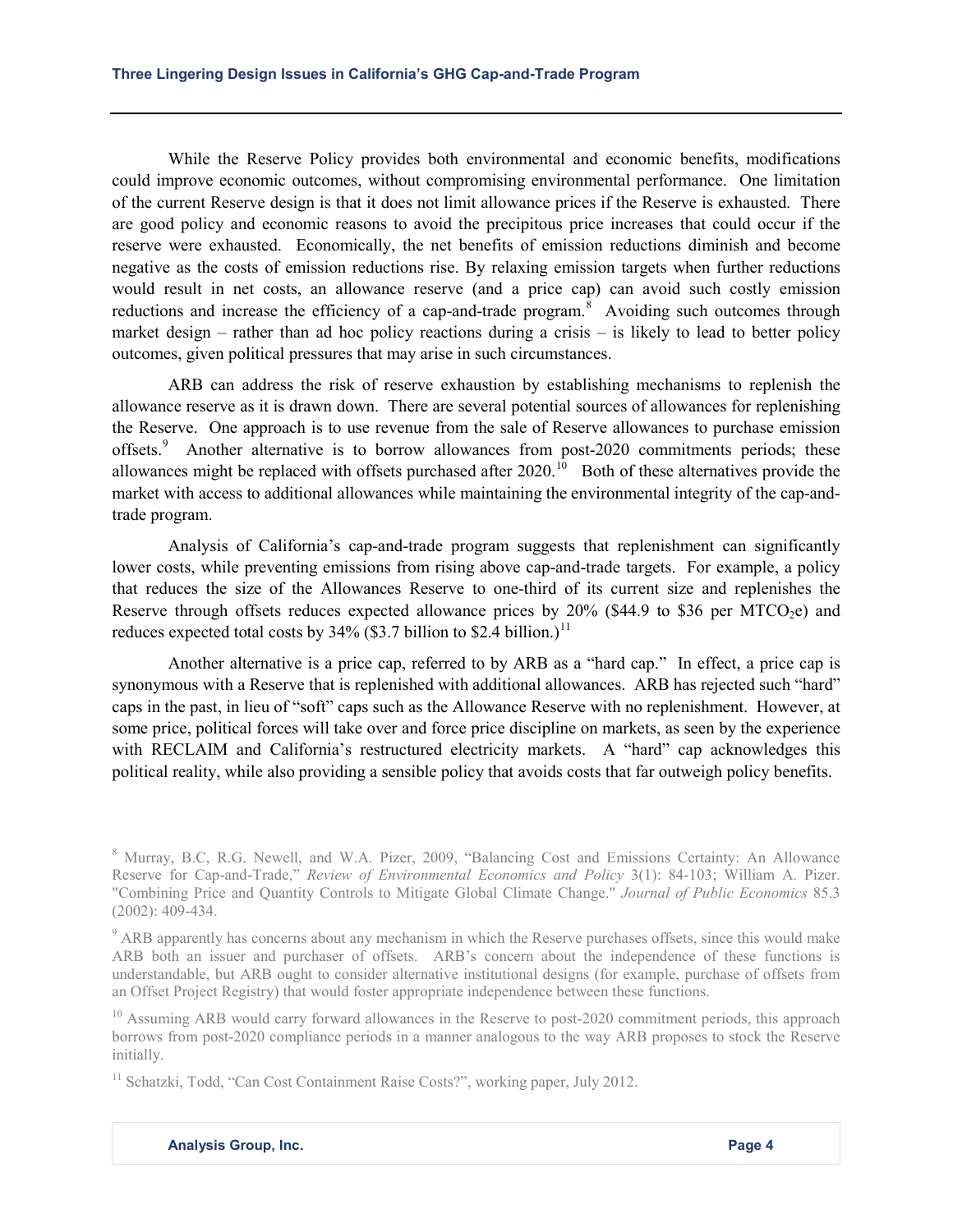Another implication of the Reserve Policy is that it increases reliance on offsets for achieving compliance with the cap-and-trade program. While the Reserve Policy relaxes limits on offset use to compensate for increases in cap stringency, this increased flexibility only helps to lower costs if the market supplies a sufficient quantity of offsets at reasonable costs. If not, then the Reserve Policy only increases cap stringency without any compensating effect to help control costs.

#### **2. Offsets**

Offsets represent an important element of the cap-and-trade program. They provide a means for emission reductions from sources outside the cap to substitute for reductions from sources under the cap. Offsets are an important element of program design to limit the cost of achieving the AB 32 GHG emission target. In ARB's economic analysis, offsets represent 46% of emission reductions achieved by the cap-and-trade program (in ARB's base case scenario.) When offsets are not permitted, allowance prices increase from \$21 to  $$106$  per MTCO<sub>2</sub>e and reductions in Gross State Product increase more than four-fold.<sup>[12](#page-7-0)</sup> Moreover, this analysis was performed prior to the introduction of the Allowance Reserve, which, as described above, has further increased reliance on offsets. Consequently, these results may understate the importance of offsets to cap-and-trade economic outcomes.

ARB has established detailed standards and procedures to ensure that offsets are real, permanent, quantifiable, verifiable, and enforceable. In some cases, ARB has made decisions supportive of developing a sufficient and timely supply of offsets, such as allowing credits generated as early as December 1, 2006 that meet certain Climate Action Reserve protocols to be certified as AB 32 offsets.

However, in other respects, the program's implementation has been slow to develop. At present, ARB has developed protocols for only four types of projects, although it will be considering protocols for two additional types of projects during 2013.<sup>13</sup> And, to date, relatively few projects and credits have been approved.<sup>[14](#page-7-2)</sup> Thus, there are important concerns about whether offset markets are developing in a sufficiently timely fashion given the start of the program in  $2013$ <sup>[15](#page-7-3)</sup>. One recent analysis concluded that the supply of offsets from the four current and two new potential types of eligible offset projects would be insufficient to take full advantage of the full flexibility offered by offsets.<sup>[16](#page-7-4)</sup> Even accounting for the two new project types, the study found that offset supply would be 22 percent short of the allowed flexibility

<span id="page-7-1"></span><sup>13</sup> Protocols have been developed for forestry, urban forestry, agricultural methane, and ozone depleting substances, and are being considered for coalmine methane and rice management.

<span id="page-7-2"></span><sup>14</sup> The majority of offsets have been past reductions made under Climate Action Reserve protocols. The quantity of offsets that can be supplies from these past activities is limited. AS of June 2012, the Climate Action Reserve reports certification of 8.4 MMTCO<sub>2</sub>e of offsets meeting its protocols that are compliant with ARB regulations. Climate Action Reserve, "Introduction to the Climate Action Reserve and California Offsets," June 8, 2012.

<span id="page-7-3"></span><sup>15</sup> Point Carbon, "New push for offsets amid concerns of California shortage," Carbon Market North America, March 2, 2012.

<span id="page-7-4"></span><sup>16</sup> Stevenson, Sam, et al., "Compliance Offset Supply Forecast for California's Cap-and-Trade Program (2013-2020)," Winrock International and American Carbon Registry, September 2012.

<span id="page-7-0"></span><sup>&</sup>lt;sup>12</sup> Gross State Product falls 0.2% with offsets, and 0.9% without offsets. ARB, "Updated Economic Analysis of California's Climate Change Scoping Plan," Staff Report to the Air Resources Board, March 24, 2010.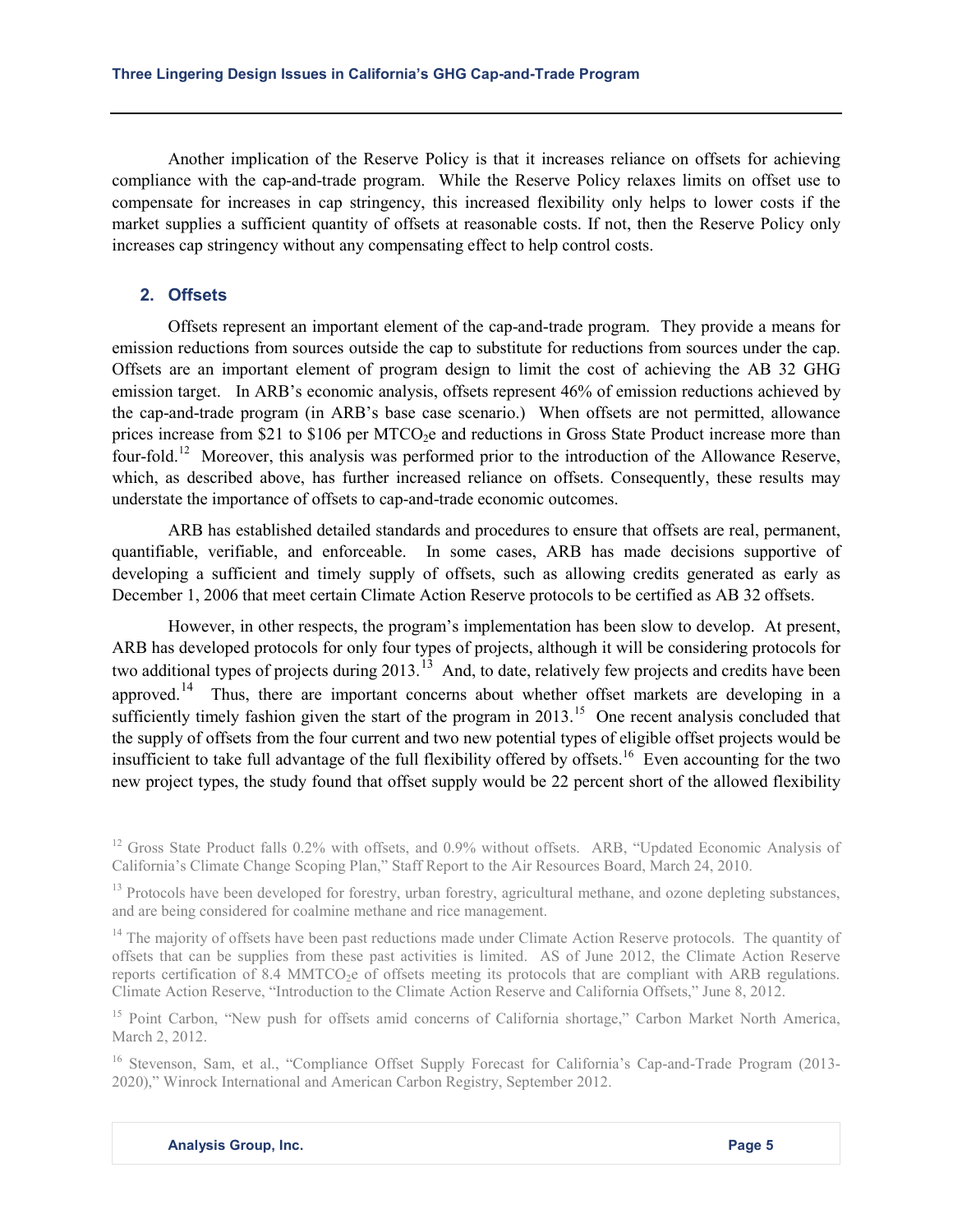in the first compliance period  $(2013-2014).$ <sup>17</sup> In later compliance periods, this gap grows. With the four current and two proposed projects types, the study estimates a 50 percent shortfall of supply for the third compliance period (2018-2020). Because the 8% offset use limit applies to each individual compliance period (with no carryover across compliance periods), timely development of offset markets is critical if the market is to take full advantage of offset flexibility.

ARB can do several things to facilitate offset market development. While most elements of the offset certification process and systems remain have been developed, the limited use of these systems creates investment uncertainty for developers considering new offset projects. Uncertainty over how these systems will work may delay investments until others have demonstrated that there are no unanticipated financial risks when seeking project certification from ARB. Consequently, ARB should place high priority on implementing streamlined – but rigorous – offset program rules and procedures.

ARB should also reevaluate rules used to assign liability for invalid offsets with the goal of efficiently allocating responsibility for offset quality. Under current rules, offsets can later be deemed invalid due to "errors" in calculating emission reductions identified after verification and certification.<sup>[18](#page-8-1)</sup> ARB has assigned the liability for replacing invalid offsets to offset buyers, unless buyers cannot fulfill the obligation (for example, due to bankruptcy.), in which case, the seller (project developer) is liable for replacing the allowances. The uncertainty created by the buyer liability approach has been identified as a factor that has limited current demand for offsets.<sup>19</sup>

Instead of this approach, we propose an alternative approach that reverses this sequence, so that sellers are the first party responsible for replacing offset credits, and buyers are responsible only if sellers cannot fulfill this obligation. Like ARB's proposal, this proposal ensures that offsets are replaced by making sellers liable first and buyers liable second for invalid offsets; environmental effectiveness is not compromised. However, this approach – "seller-first buyer-second" liability – has several benefits over ARB's proposed approach.

First, sellers are in the best position to take measures to ensure that offsets are properly calculated, including selecting reliable verifiers, providing accurate and complete data, and subsequently managing offset projects to ensure that emission reductions are achieved. Consequently, seller-first buyer-second liability would reduce the likelihood of problems that would lead to invalid offsets, which not only improves the performance of offset markets, but reduces the burden of contentious administrative proceedings for ARB.

Second, under buyer liability, the risk of offset invalidation depends on the specific risk associated with the underlying project and developer. Consequently, offset prices will vary with project-

<span id="page-8-0"></span> $17$  The study finds that supply of offsets from another project type that ARB has indicated it will not consider (lowbleed pneumatic valves) could fill this remaining gap.

<span id="page-8-1"></span><sup>&</sup>lt;sup>18</sup> Grounds for invalidation can include "errors that overstate the amount of GHG reductions," offset projects not in accordance with all local, state and national regulations, and issuance of credits from the reduction activity in any other program (that is, double-counting credits.) These invalidations are distinct from "unintentional reversals" in forest sequestration projects due to events such as forest fires. ARB, Final Regulation Order, California Cap on Greenhouse Gas Emissions and Market-Based Compliance Mechanisms, § 95985(b).

<span id="page-8-2"></span><sup>&</sup>lt;sup>19</sup> Kahn, Debra, "Offsets slow to heat up in Calif. despite threat of shortage," *ClimateWire*, June 29, 2012.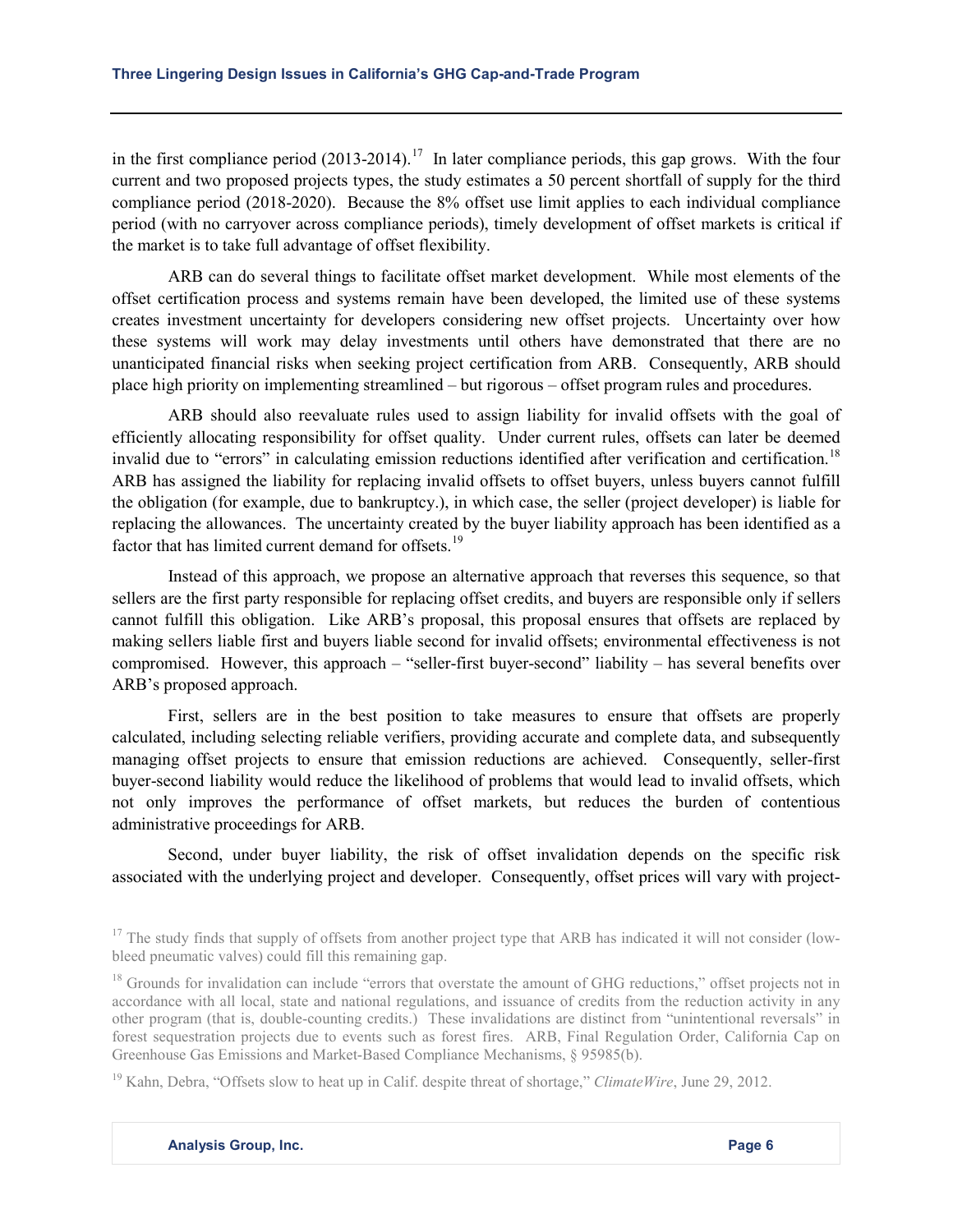specific risks, which will increase transaction costs for participants in offset markets. By contrast, under "seller-first buyer-second" liability, more uniform prices are likely, which will improve market liquidity and price discovery. Thus, not only will "seller-first buyer-second" liability reduce the likelihood of offset invalidation, but it may increase the use of offsets, which can help reduce costs of meeting AB 32 emission targets.<sup>[20](#page-9-0)</sup>

#### **3. Holding and Auction Purchase Limits**

The cap-and-trade program places limits on the both the number of allowances that can be purchased in each quarterly auction ("auction purchase limits") and the number of allowances that can be held in accounts that can be actively traded ("holding limits").<sup>[21](#page-9-1)</sup> Auction purchase limits are only in effect during the first compliance period, and are intended by ARB to ensure that entities that need allowances for compliance have "fair and equitable access" to allowances at auction.<sup>22</sup> Holding limits are imposed to reduce the opportunity for a market participant – by itself or in collusion with others – to control a large enough share of the market to manipulate prices.<sup>[23](#page-9-3)</sup> Table 1 reports the holding limits for 2013 to 2020, while Table 2 reports the purchase limits for 2012 to 2014.

|      | <b>Annual Budget</b> | Holding Limit |
|------|----------------------|---------------|
| Year | (MMTCO2e)            | (MMTCO2e)     |
| 2013 | 162.8                | 5.95          |
| 2014 | 159.7                | 5.87          |
| 2015 | 394.5                | 11.74         |
| 2016 | 382.4                | 11.44         |
| 2017 | 370.4                | 11.14         |
| 2018 | 358.3                | 10.83         |
| 2019 | 346.3                | 10.53         |
| 2020 | 334.2                | 10.23         |

**Table 1. Allowance Holding Limits by Year, California GHG Cap-and-Trade Program**

As with any commodity market, markets for cap-and-trade allowances are subject to potential market manipulation. Market manipulation occurs when market participants take actions that lead to inefficient market outcomes. Common forms of manipulation arise due to the exercise of market power

<span id="page-9-0"></span> $^{20}$  Some variation in offset "quality" could still emerge given risks that project developers cannot replace invalid permits, but this risk would be smaller and vary less than with buyer liability.

<span id="page-9-1"></span><sup>21</sup> Holding limits do not apply to compliance accounts. Also, note that once allowances are moved to a compliance account, they cannot be subsequently removed.

<span id="page-9-2"></span><sup>22</sup> ARB, Proposed Regulation to Implement the California Cap-and-Trade Program, Staff Report: Initial Statement of Reasons, October 28, 2010, p. II-38.

<span id="page-9-3"></span><sup>23</sup> ARB, Proposed Regulation to Implement the California Cap-and-Trade Program, Staff Report: Initial Statement of Reasons, October 28, 2010, p. II-39.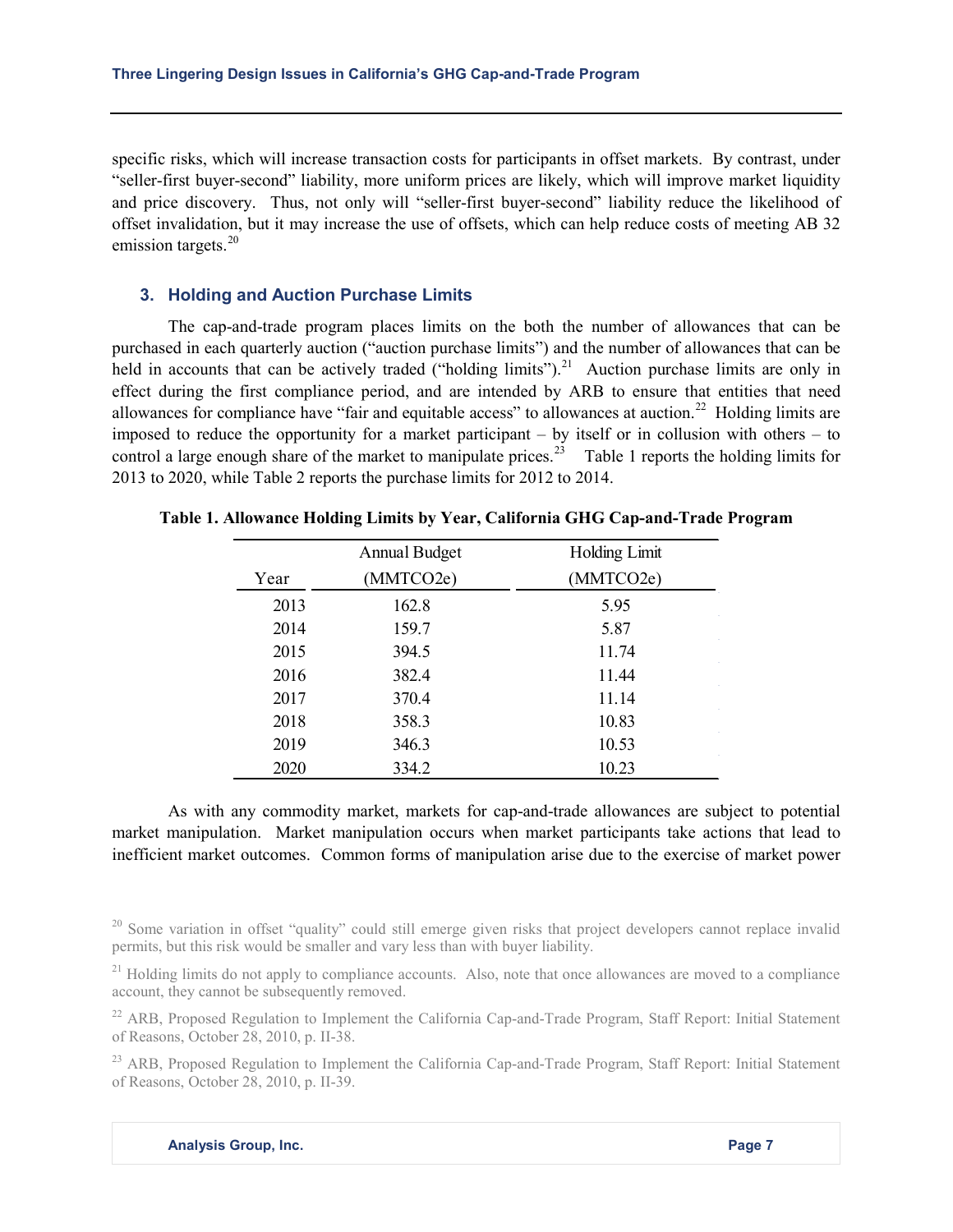or manipulation of market information (for example, a "market squeeze"<sup>[24](#page-10-0)</sup> or providing false information to the market.) In emission markets, risks of market manipulation may increase as the end of the compliance period draws near, when emission sources with insufficient allowances for compliance need to purchase allowances form the market.

Regulators have many potential tools to mitigate the risk of market manipulation. One option is to vigorously monitor markets for market manipulation and prosecute market manipulation based on the harm created. This option is most effective when manipulation can be observed easily, violators have sufficient financial assets to pay penalties, violators are aware they are manipulating markets and administrative costs of monitoring and prosecuting are low.<sup>[25](#page-10-1)</sup> This approach also necessitates detailed reporting of market transactions and holdings. All of these conditions hold in the context of California's allowance markets. Other options aim to reduce the likelihood of market manipulation through reporting requirements to improve market transparency,  $^{26}$  $^{26}$  $^{26}$  emergency interventions into markets,  $^{27}$  $^{27}$  $^{27}$  and position limits.<sup>[28](#page-10-4)</sup>

|         |                       | <b>Allowances</b> |                | <b>Ouarterly Purchase Limit</b> |                      |                   | <b>Annual Purchase Limits</b> |                         |                   |
|---------|-----------------------|-------------------|----------------|---------------------------------|----------------------|-------------------|-------------------------------|-------------------------|-------------------|
| Acution |                       |                   | Per            |                                 | Capped               | <b>Non-Capped</b> |                               | Capped                  | <b>Non-Capped</b> |
| Year    | <b>Auction Type</b>   | Year              | <b>Ouarter</b> | <b>Utilities</b>                | <b>Non-Utilities</b> | <b>Entities</b>   |                               | Utilities Non-Utilities | <b>Entities</b>   |
| 2012    | Future Vintage (2015) | 39.45             | 39.45          | 9.86                            | 9.86                 | 9.86              |                               |                         |                   |
| 2013    | Current Vintage       | 67.62             | 16.91          | 6.76                            | 2.54                 | 0.68              | 27.05                         | 10.14                   | 2.70              |
| 2013    | Future Vintage (2016) | 38.24             | 9.56           | 2.39                            | 2.39                 | 2.39              | 9.56                          | 9.56                    | 9.56              |
| 2014    | Current Vintage       | 68.08             | 17.02          | 6.81                            | 2.55                 | 0.68              | 27.23                         | 10.21                   | 2.72              |
| 2014    | Future Vintage (2017) | 37.04             | 9.26           | 2.32                            | 2.32                 | 2.32              | 9.26                          | 9.26                    | 9.26              |

**Table 2. Auction Purchase Limits by Year, California GHG Cap-and-Trade Program**

The current market design requires careful tracking of allowances in accounts maintained and monitored by ARB and its independent market monitor. The accounts include all issued allowances, not just those submitted for compliance, and require that all market transactions be reported through the movements of allowances between accounts. Consequently, ARB can closely monitor actual allowance

<span id="page-10-0"></span> $^{24}$  A market squeeze is a form of market manipulation in which a buyer with a large (future) position can use this market power to drive up the value of its futures contracts. For further details, see Pirrong, Craig. "Squeezes, Corpses, and the Anti-Manipulation Provisions of the Commodity Exchange Act," *Regulation* 17(4), 1994.

<span id="page-10-1"></span><sup>25</sup> Pirrong, Craig. "Market Oversight for Cap-and-Trade: Efficiently Regulating the Carbon Derivatives Market," Brookings Institute, Policy Brief 09-04, September 2009.

<span id="page-10-2"></span><sup>26</sup> More frequent reporting can improve market information to improve price discovery. For example, more frequent reporting of actual emissions can improve information about the balance of allowance supply and demand, and avoid abrupt changes in market prices when new information becomes available.

<span id="page-10-3"></span><sup>27</sup> Under emergency interventions, regulators can impose market-clearing prices, require traders to liquidate positions, or make other interventions deemed necessary to reduce anticipated or on-going manipulation.

<span id="page-10-4"></span><sup>28</sup> Pirrong, Craig. "Squeezes, Corpses, and the Anti-Manipulation Provisions of the Commodity Exchange Act." *Regulation* 17(4), 1994.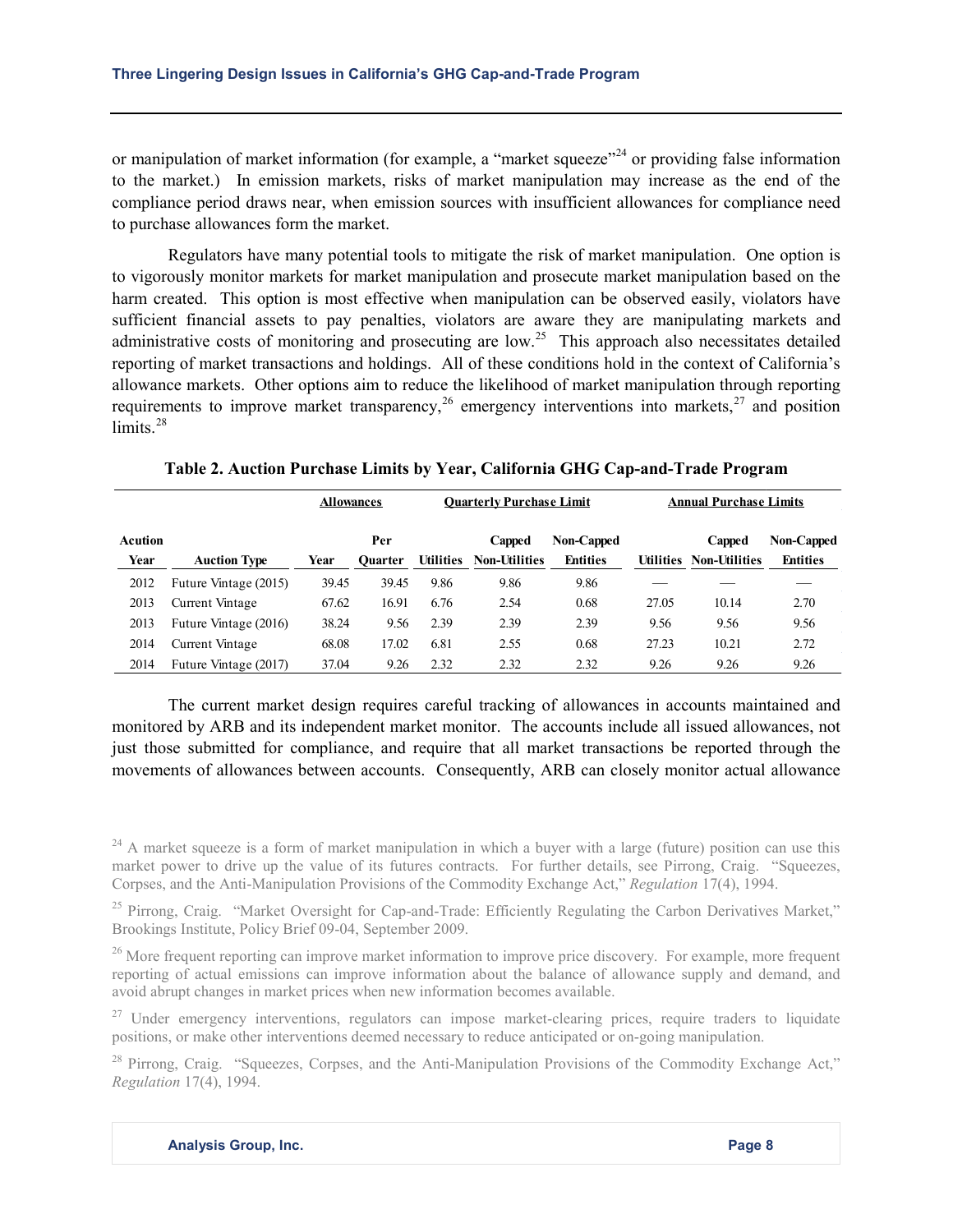holdings. However, these accounts would not track derivative markets (such as forward, options and swaps), which will be regulated under federal commodity market rules.

The current market design also includes holding and purchase limits as another mechanism to mitigate market manipulation. No other operational cap-and-trade system currently employs any holding limits, while only the Regional Greenhouse Gas Initiative imposes auction purchase limits, which are set at  $25\%$ <sup>[29](#page-11-0)</sup> While the ARB holding limits are based on limits established by the CFTC for commodity *derivatives* markets, note that the CFTC does not impose limits on market participant's holdings of the underlying commodities (in this case, allowances.) Because ARB's holding limits apply only to the actual allowances, and not derivative contracts, ARB's holding limits will not deter market manipulation in these derivatives markets.

#### **Costs and Benefits of Holding and Purchase Limits**

Any decision to adopt holding and purchase limits should consider the anticipated costs and benefits of such limits. Holding and auction purchase limits may reduce the likelihood of market manipulation by limiting market participant's ability to accrue a large enough position to manipulate the market. However, position and auction limits also impose costs. In particular, these limits may impose costs if they limit the ability of emission sources to hedge cap-and-trade financial risks or if they limit firms' ability to bank allowances for use in future periods:

- Holding limits may limit hedging strategies available to emission sources with compliance obligations. Hedging allows the market to reallocate financial risk from firms with less tolerance for risk (typically producers that make or use the commodity) to those with more tolerance for risk (typically financial institutions and "speculators"). One important hedging tool for emission sources is to purchase allowances early in a compliance period to cover emissions later in the same period. This tool may become particularly important if robust derivative markets for allowances (including futures, swaps, and options) do not develop. But holding limits would constrain a firm's ability to pursue this strategy. ARB suggests that emission sources can avoid this constraint by placing allowances in a compliance account; but, because allowances are illiquid once placed in a compliance account (that is, they cannot be removed), this action creates a financial risk in the event that actual emissions are lower than anticipated, or the company wishes to adjust its financial position by reducing its allowance holdings. Thus, holding limits may constrain firm's ability to optimally hedge their compliance risk, which imposes financial costs on operations, which may pass through to consumers.
- Similarly, holding limits may unduly constrain emission sources' ability to bank allowances for use in future compliance periods. As recognized by ARB, by providing flexibility to shift emission reductions across years, banking is a very important tool for achieving emission reductions cost-effectively. This has been validated by previous experience with actual cap-and-

<span id="page-11-0"></span><sup>&</sup>lt;sup>29</sup> The European Union Emission Trading System (EU ETS) Auction Regulation allows a maximum bid size to be imposed to address "actual or potential discernible risk of market abuse, money laundering, terrorist financing or other criminal activity, as well as anti-competitive behavior." Through 2011, no bid limits had been imposed. Brisson, Jean-Phillippe, et al., Exhibit 1 to Comments filed by Chevron, Inc. to the ARB, August 11, 2011.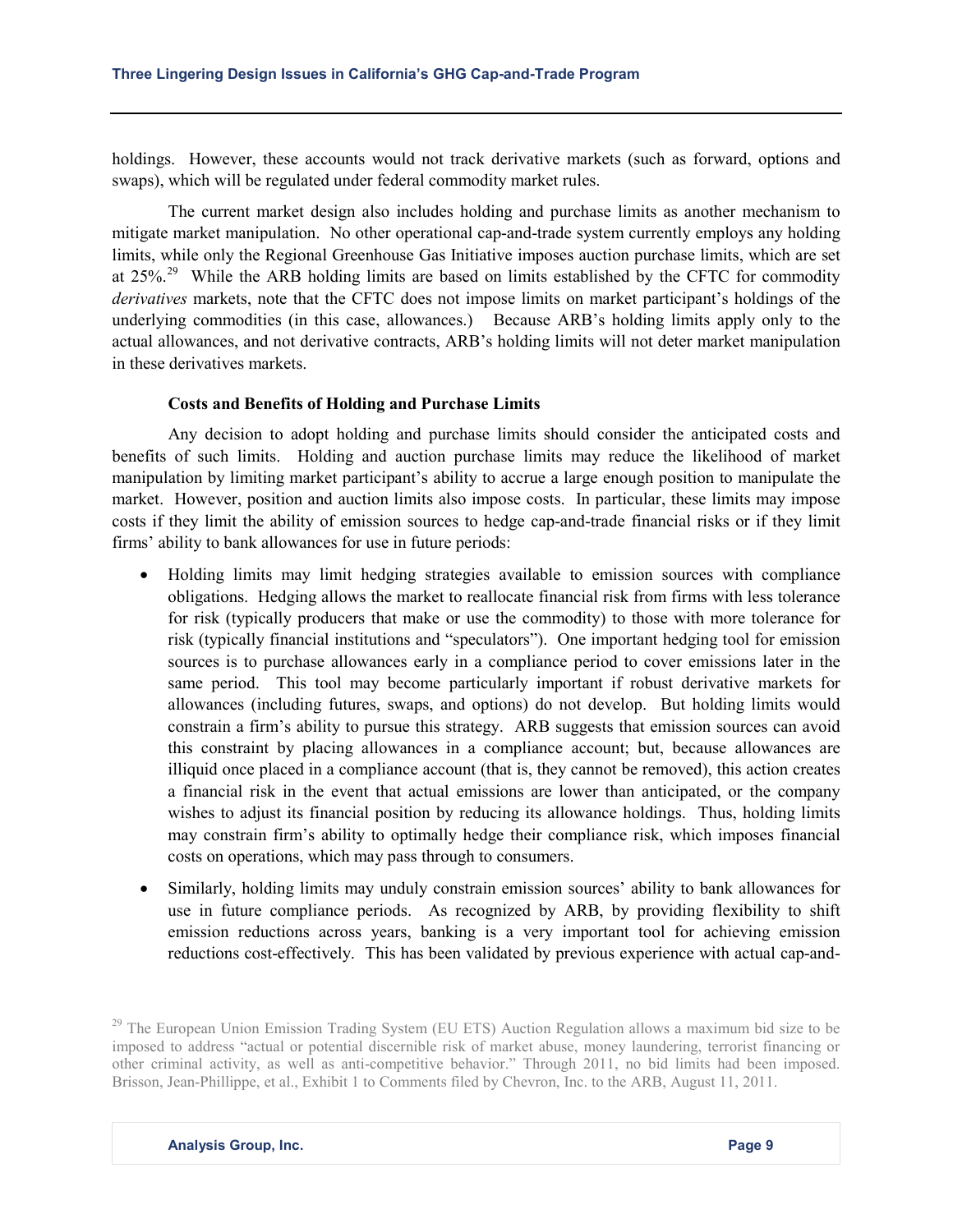trade systems, such as the national  $SO_2$  allowance trading system.<sup>[30](#page-12-0)</sup> Banking also provides emission sources with a way to mitigate price volatility and ensure compliance cost-effectively, given emission uncertainty. Moreover, ARB's own economic models anticipate that the leastcost path to complying with the cap-and-trade targets will involve allowance banking. Holding limits would constrain opportunities to bank allowances, which may raise costs.

Holding limits could also increase the likelihood of manipulation by reducing market liquidity. With holding limits, large emission sources may be forced to place a large portion of their allowances in illiquid compliance accounts. Placing a large portion of allowances in compliance accounts would reduce the market "float" – that is, the supply of allowances available in the market. Reducing the float can increase the likelihood of market manipulation because the quantity of allowances needed to exert market power becomes smaller. Holding requirements could compound other factors that tend to make allowances illiquid and thereby reduce the float in AB 32 allowance markets.<sup>[31](#page-12-1)</sup> For example, cost recovery rules for regulated electric utilities may reduce incentives for them to actively trade in allowance markets.<sup>[32](#page-12-2)</sup> Thus, by reducing liquidity, holding limits may actually increase opportunities for market manipulation.

Purchase limits may be so restrictive that they require some emission sources (primarily electric distribution companies) to utilize secondary markets to comply with cap-and-trade, particularly if allowance banking is economically wise. This would raise costs by requiring compliance entities to go through market intermediaries to obtain allowances, or by raising their costs of risk management.

These holding and purchase limits will have the greatest effect on large market participants. Table 3 reports the 2010 direct GHG emissions for companies with the largest emissions in the state. A comparison of the limits in Figure 1 with emissions in Table 3 demonstrates that for companies with the largest compliance requirements, holdings limits are most likely to constrain their ability to hold allowances needed for annual compliance or required for appropriate hedging or banking.

<span id="page-12-0"></span><sup>&</sup>lt;sup>30</sup> Ellerman, A. Denny, Paul L. Joskow, Richard Schmalensee, Juan-Pablo Montero, and Elizabeth M Bailey, *Markets for Clean Air: The U.S. Acid Rain Program*, New York: Cambridge University Press, 2000

<span id="page-12-1"></span><sup>&</sup>lt;sup>31</sup> In large commodity markets, such as markets for United States Treasury Securities, investor behavior that limits market liquidity (such as only participating in periodic auctions) may have resulted in reduced float that contributed to past market manipulation. Pirrong, Craig. "Market Oversight for Cap-and-Trade: Efficiently Regulating the Carbon Derivatives Market," Brookings Institute, Policy Brief 09-04, September 2009.

<span id="page-12-2"></span><sup>&</sup>lt;sup>32</sup> Pricing anomalies in existing allowance markets have been attributed, in part, to limited market float, which, in some cases, has arisen due to factors such as regulated utility's ability to profit from allowance market transactions, and tax treatment of short-term transaction. Parsons, John et al., "Designing a US Market for CO<sub>2</sub>," MIT Center for Energy and Environmental Policy Research Working Paper 09-001, January 2009.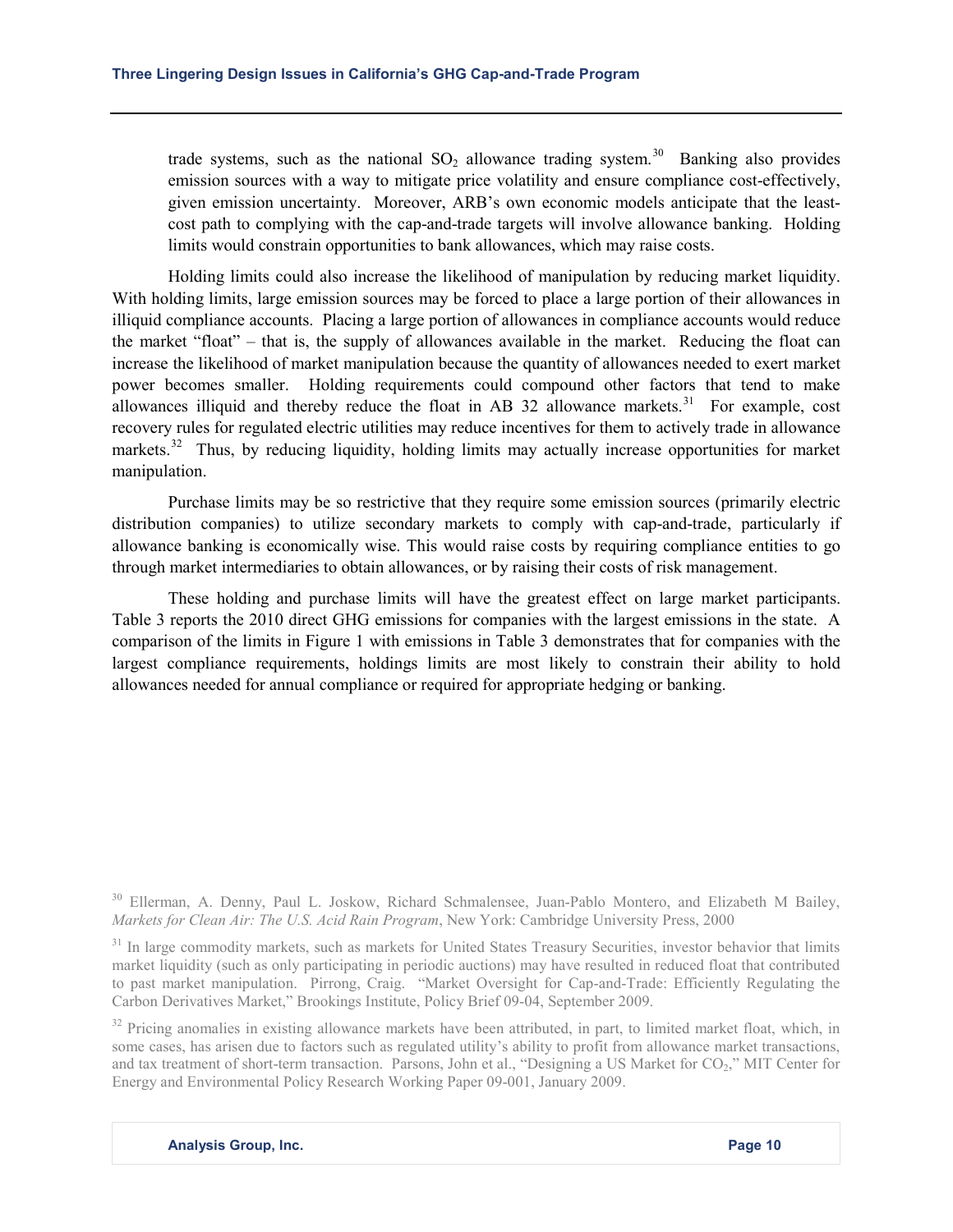|                                                 | <b>Total Emissions</b> |
|-------------------------------------------------|------------------------|
| Company                                         | (MMTCO2e)              |
| Chevron                                         | 10.81                  |
| Calpine                                         | 8.07                   |
| <b>BP</b>                                       | 4.64                   |
| Shell                                           | 4.45                   |
| Conoco                                          | 4.32                   |
| Tesoro                                          | 3.55                   |
| ExxonMobil                                      | 3.31                   |
| Aera Energy                                     | 3.28                   |
| Los Angeles Department of Water & Power (LADWP) | 2.89                   |
| Valero                                          | 2.63                   |
| Southern California Edison                      | 2.39                   |
| Sacramento Municipal Utility District (SMUD)    | 2.12                   |
| La Paloma Generating Company                    | 2.04                   |

**Table 3. California GHG Emissions by Company, 2010**

Note: Includes companies with GHG emissions greater than  $2$  MMTCO<sub>2</sub>e. Source: ARB.

#### **Potential Improvements: Modifications and Alternatives**

Modification of rules specifying holding and purchase limits could improve their likely balance of benefits and costs. Two modifications merit consideration: modifying holding limits to account for differences in costs and benefits across market participants; and more frequent auctions.

Under the current rule, holding limits are independent of the need for allowances to comply with cap-and-trade. Limits are set at the same level for all emission sources, regardless of their need for allowances to comply with the cap-and-trade program. Consequently, these limits are most costly and problematic for companies with larger emissions. In addition, holding limits are set the same whether or not the market participant is regulated by cap-and-trade. This lack of differentiation fails to recognize that hedging and banking by market participants with compliance obligations creates social benefits that can be constrained by holding limits. By contrast, market participants without compliance obligations derive fewer benefits from less stringent holding limits. In addition, uniform limits will impose greater costs on larger market participants, because beneficial hedging and banking activities are most likely to be constrained.

ARB should consider modifications to holding limit rules that better reflect the costs and benefits of imposing limits across market participants. These modifications could include: increases in holding limits for entities with cap-and-trade compliance obligations; setting holding limits for each market participant based on its expected compliance obligations or past emissions; or providing exemptions for legitimate hedging and banking activities. Other commodity markets that impose holding limits also provide exemptions to these limits for legitimate business purposes. In particular, position limits in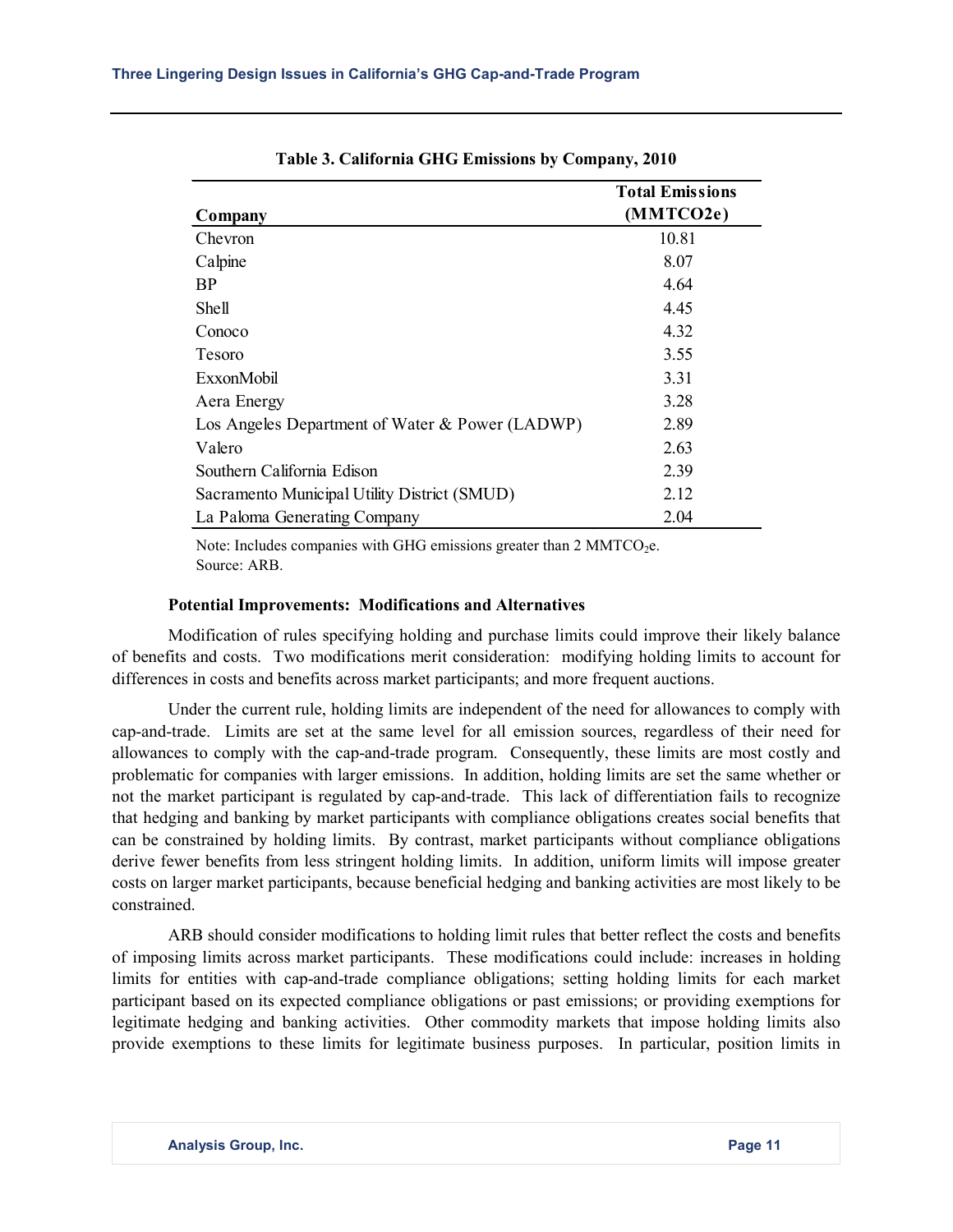CFTC derivatives regulation (the same regulation used as the basis for ARB position limits) include a "bona fide hedging exemption." [33](#page-14-0) ARB regulations currently do not include any exemption for emission sources that need allowances for compliance. Moreover, if provided, such exemptions should reflect not only hedging but also allowance banking, which also represents a legitimate business activity that can lower the costs of achieving AB 32 emission targets.

ARB should also consider more frequent auctions, which may eliminate the need for holding limits, or at least allow less stringent holding limits. More frequent auctions would improve price discovery, reduce price volatility and reduce opportunities for market manipulation. Benefits of more frequent auctions may be particularly great at the outset of the cap-and-trade program, as allowances prices adjust to be consistent with underlying abatement costs. Under the current Rule, allowance auctions are held quarterly. In contrast, other GHG cap-and-trade programs auction allowances with a much greater frequency, in some cases as often as once per week.<sup>[34](#page-14-1)</sup>

#### **4. Conclusion**

Throughout the process of implementing its GHG cap-and-trade program, ARB has shown an admirable willingness to continue discussions to refine and improve the program's design. In this spirit, we recommend that ARB consider modifications to the allowance reserve, offset programs, and holding limits that would improve program performance without compromising environmental performance. These changes can avoid adverse policy outcomes that would undermine the broader success of this new climate policy. While some risks may be relatively far in the future, such as the risk of Allowance Reserve exhaustion, establishing rules now to address these circumstances will provide the market with greater certainty regarding how such unforeseen circumstances will affect markets outcomes, and will avoid subsequent ad hoc policy responses that could ultimately undermine policy objectives.

<span id="page-14-1"></span><sup>34</sup> Brisson et al. summarize auction frequency for auctions in the EU ETS. Brisson, Jean-Phillippe, et al., Exhibit 1 to Comments filed by Chevron, Inc. to the ARB, August 11, 2011.

<span id="page-14-0"></span><sup>&</sup>lt;sup>33</sup> Harris notes that: "Most of these limits include exemptive relief for bona fide hedging purposes. Commercial entities engaged in the market for hedging purposes are typically exempt from limits since their holdings are presumed to relate to risk management activities emanating from the operation of commercial activities. Notably, however, exemptions are typically granted and monitored by the market regulator to ensure that the trading activities of these commercial firms do indeed represent risk management. In this regard, greenhouse gas emitters might also be considered for exemptions, but should be subject to reporting requirements and regular review by the regulator." Harris, Jeffrey, "Report on Holding Limits to the Western Climate Initiative Markets Committee," May 6, 2010. See also, CME Group, "Speculative Position Limits and Hedge Exemptions."